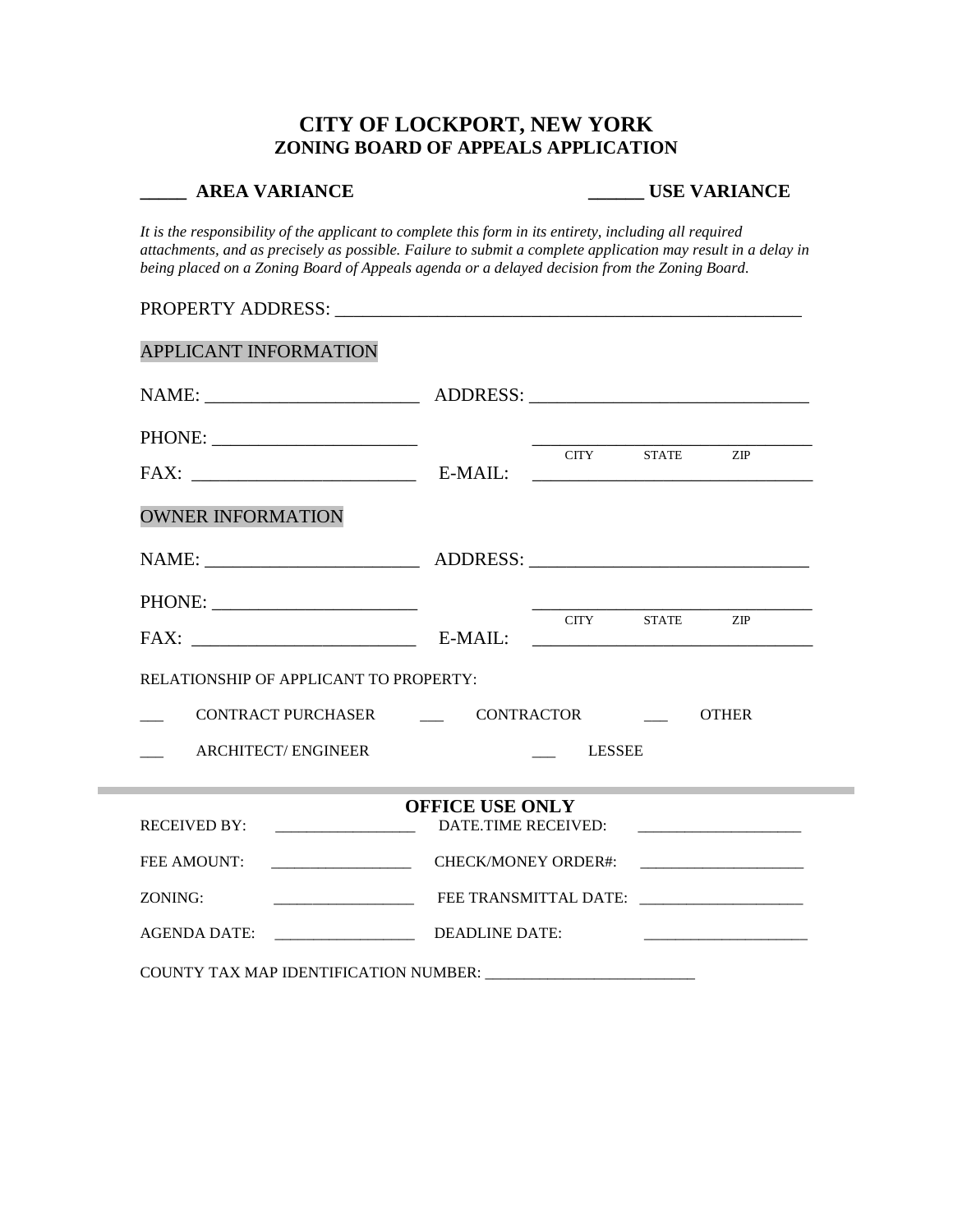BRIEF HISTORY OF PROPERTY (historic use of property, ownership history, etc.)

DESCRIPTION OF PROPOSED ACTION (include specific use proposed, hours, # of employees, etc.)

\_\_\_\_\_\_\_\_\_\_\_\_\_\_\_\_\_\_\_\_\_\_\_\_\_\_\_\_\_\_\_\_\_\_\_\_\_\_\_\_\_\_\_\_\_\_\_\_\_\_\_\_\_\_\_\_\_\_\_\_\_\_\_\_\_\_\_\_\_\_\_\_\_\_\_\_\_\_\_\_\_\_\_\_\_\_\_\_\_ \_\_\_\_\_\_\_\_\_\_\_\_\_\_\_\_\_\_\_\_\_\_\_\_\_\_\_\_\_\_\_\_\_\_\_\_\_\_\_\_\_\_\_\_\_\_\_\_\_\_\_\_\_\_\_\_\_\_\_\_\_\_\_\_\_\_\_\_\_\_\_\_\_\_\_ \_\_\_\_\_\_\_\_\_\_\_\_\_\_\_\_\_\_\_\_\_\_\_\_\_\_\_\_\_\_\_\_\_\_\_\_\_\_\_\_\_\_\_\_\_\_\_\_\_\_\_\_\_\_\_\_\_\_\_\_\_\_\_\_\_\_\_\_\_\_\_\_\_\_\_ \_\_\_\_\_\_\_\_\_\_\_\_\_\_\_\_\_\_\_\_\_\_\_\_\_\_\_\_\_\_\_\_\_\_\_\_\_\_\_\_\_\_\_\_\_\_\_\_\_\_\_\_\_\_\_\_\_\_\_\_\_\_\_\_\_\_\_\_\_\_\_\_\_\_\_

\_\_\_\_\_\_\_\_\_\_\_\_\_\_\_\_\_\_\_\_\_\_\_\_\_\_\_\_\_\_\_\_\_\_\_\_\_\_\_\_\_\_\_\_\_\_\_\_\_\_\_\_\_\_\_\_\_\_\_\_\_\_\_\_\_\_\_\_\_\_\_\_\_\_\_

 $\mathcal{L}_\mathcal{L} = \{ \mathcal{L}_\mathcal{L} = \{ \mathcal{L}_\mathcal{L} = \{ \mathcal{L}_\mathcal{L} = \{ \mathcal{L}_\mathcal{L} = \{ \mathcal{L}_\mathcal{L} = \{ \mathcal{L}_\mathcal{L} = \{ \mathcal{L}_\mathcal{L} = \{ \mathcal{L}_\mathcal{L} = \{ \mathcal{L}_\mathcal{L} = \{ \mathcal{L}_\mathcal{L} = \{ \mathcal{L}_\mathcal{L} = \{ \mathcal{L}_\mathcal{L} = \{ \mathcal{L}_\mathcal{L} = \{ \mathcal{L}_\mathcal{$ 

\_\_\_\_\_\_\_\_\_\_\_\_\_\_\_\_\_\_\_\_\_\_\_\_\_\_\_\_\_\_\_\_\_\_\_\_\_\_\_\_\_\_\_\_\_\_\_\_\_\_\_\_\_\_\_\_\_\_\_\_\_\_\_\_\_\_\_\_\_\_\_\_\_\_\_\_\_\_\_\_\_\_\_\_\_\_\_\_\_\_ \_\_\_\_\_\_\_\_\_\_\_\_\_\_\_\_\_\_\_\_\_\_\_\_\_\_\_\_\_\_\_\_\_\_\_\_\_\_\_\_\_\_\_\_\_\_\_\_\_\_\_\_\_\_\_\_\_\_\_\_\_\_\_\_\_\_\_\_\_\_\_\_\_\_\_ \_\_\_\_\_\_\_\_\_\_\_\_\_\_\_\_\_\_\_\_\_\_\_\_\_\_\_\_\_\_\_\_\_\_\_\_\_\_\_\_\_\_\_\_\_\_\_\_\_\_\_\_\_\_\_\_\_\_\_\_\_\_\_\_\_\_\_\_\_\_\_\_\_\_\_

# VARIANCE STANDARDS (USE VARIANCE)

Applications for use variances must be based on alleviating a clearly demonstrable hardship, as opposed to a special privilege of convenience sought by the owner. Furthermore, the hardship must be peculiar to the land or building and must not generally apply to land throughout the neighborhood. An example of a property that may potentially have a case for a used variance is a corner store in a predominantly residential neighborhood. If the building has large plate glass windows, a parking lot and loading docks in the rear, it would be extremely costly to convert the building to residential uses to comply with existing zoning regulations.

## VARIANCE STANDARDS (AREA VARIANCE)

Applications for area variances must be based on some extraordinary topographic condition or other physical condition inherent in the parcel (for example: exceptional narrowness, shallowness, shape or area). This condition must prohibit or unreasonably restrict the use of the land and/or building. One example of special condition: A utility right-of-way cutting through the rear half of several properties within a larger neighborhood limiting the buildable area of those properties, thereby requiring variances for rear and side yard setbacks for those particular property owners to construct new garages or sheds.

\_\_\_\_\_\_\_\_\_\_\_\_\_\_\_\_\_\_\_\_\_\_\_\_\_\_\_\_\_\_\_\_\_\_\_\_\_\_\_\_\_\_\_\_\_\_\_\_\_\_\_\_\_\_\_\_\_\_\_\_\_\_\_\_\_\_\_\_\_\_\_\_\_\_\_ \_\_\_\_\_\_\_\_\_\_\_\_\_\_\_\_\_\_\_\_\_\_\_\_\_\_\_\_\_\_\_\_\_\_\_\_\_\_\_\_\_\_\_\_\_\_\_\_\_\_\_\_\_\_\_\_\_\_\_\_\_\_\_\_\_\_\_\_\_\_\_\_\_\_\_ \_\_\_\_\_\_\_\_\_\_\_\_\_\_\_\_\_\_\_\_\_\_\_\_\_\_\_\_\_\_\_\_\_\_\_\_\_\_\_\_\_\_\_\_\_\_\_\_\_\_\_\_\_\_\_\_\_\_\_\_\_\_\_\_\_\_\_\_\_\_\_\_\_\_\_ \_\_\_\_\_\_\_\_\_\_\_\_\_\_\_\_\_\_\_\_\_\_\_\_\_\_\_\_\_\_\_\_\_\_\_\_\_\_\_\_\_\_\_\_\_\_\_\_\_\_\_\_\_\_\_\_\_\_\_\_\_\_\_\_\_\_\_\_\_\_\_\_\_\_\_ \_\_\_\_\_\_\_\_\_\_\_\_\_\_\_\_\_\_\_\_\_\_\_\_\_\_\_\_\_\_\_\_\_\_\_\_\_\_\_\_\_\_\_\_\_\_\_\_\_\_\_\_\_\_\_\_\_\_\_\_\_\_\_\_\_\_\_\_\_\_\_\_\_\_\_ \_\_\_\_\_\_\_\_\_\_\_\_\_\_\_\_\_\_\_\_\_\_\_\_\_\_\_\_\_\_\_\_\_\_\_\_\_\_\_\_\_\_\_\_\_\_\_\_\_\_\_\_\_\_\_\_\_\_\_\_\_\_\_\_\_\_\_\_\_\_\_\_\_\_\_

DESCRIPTION OF HARDSHIP (describe the features or conditions of the property that restrict reasonable use of the property under current zoning regulations)

Describe how the requested variance will not alter the character of the larger neighborhood or impact adjacent properties:

\_\_\_\_\_\_\_\_\_\_\_\_\_\_\_\_\_\_\_\_\_\_\_\_\_\_\_\_\_\_\_\_\_\_\_\_\_\_\_\_\_\_\_\_\_\_\_\_\_\_\_\_\_\_\_\_\_\_\_\_\_\_\_\_\_\_\_\_\_\_\_\_\_\_\_ \_\_\_\_\_\_\_\_\_\_\_\_\_\_\_\_\_\_\_\_\_\_\_\_\_\_\_\_\_\_\_\_\_\_\_\_\_\_\_\_\_\_\_\_\_\_\_\_\_\_\_\_\_\_\_\_\_\_\_\_\_\_\_\_\_\_\_\_\_\_\_\_\_\_\_ \_\_\_\_\_\_\_\_\_\_\_\_\_\_\_\_\_\_\_\_\_\_\_\_\_\_\_\_\_\_\_\_\_\_\_\_\_\_\_\_\_\_\_\_\_\_\_\_\_\_\_\_\_\_\_\_\_\_\_\_\_\_\_\_\_\_\_\_\_\_\_\_\_\_\_ \_\_\_\_\_\_\_\_\_\_\_\_\_\_\_\_\_\_\_\_\_\_\_\_\_\_\_\_\_\_\_\_\_\_\_\_\_\_\_\_\_\_\_\_\_\_\_\_\_\_\_\_\_\_\_\_\_\_\_\_\_\_\_\_\_\_\_\_\_\_\_\_\_\_\_ \_\_\_\_\_\_\_\_\_\_\_\_\_\_\_\_\_\_\_\_\_\_\_\_\_\_\_\_\_\_\_\_\_\_\_\_\_\_\_\_\_\_\_\_\_\_\_\_\_\_\_\_\_\_\_\_\_\_\_\_\_\_\_\_\_\_\_\_\_\_\_\_\_\_\_